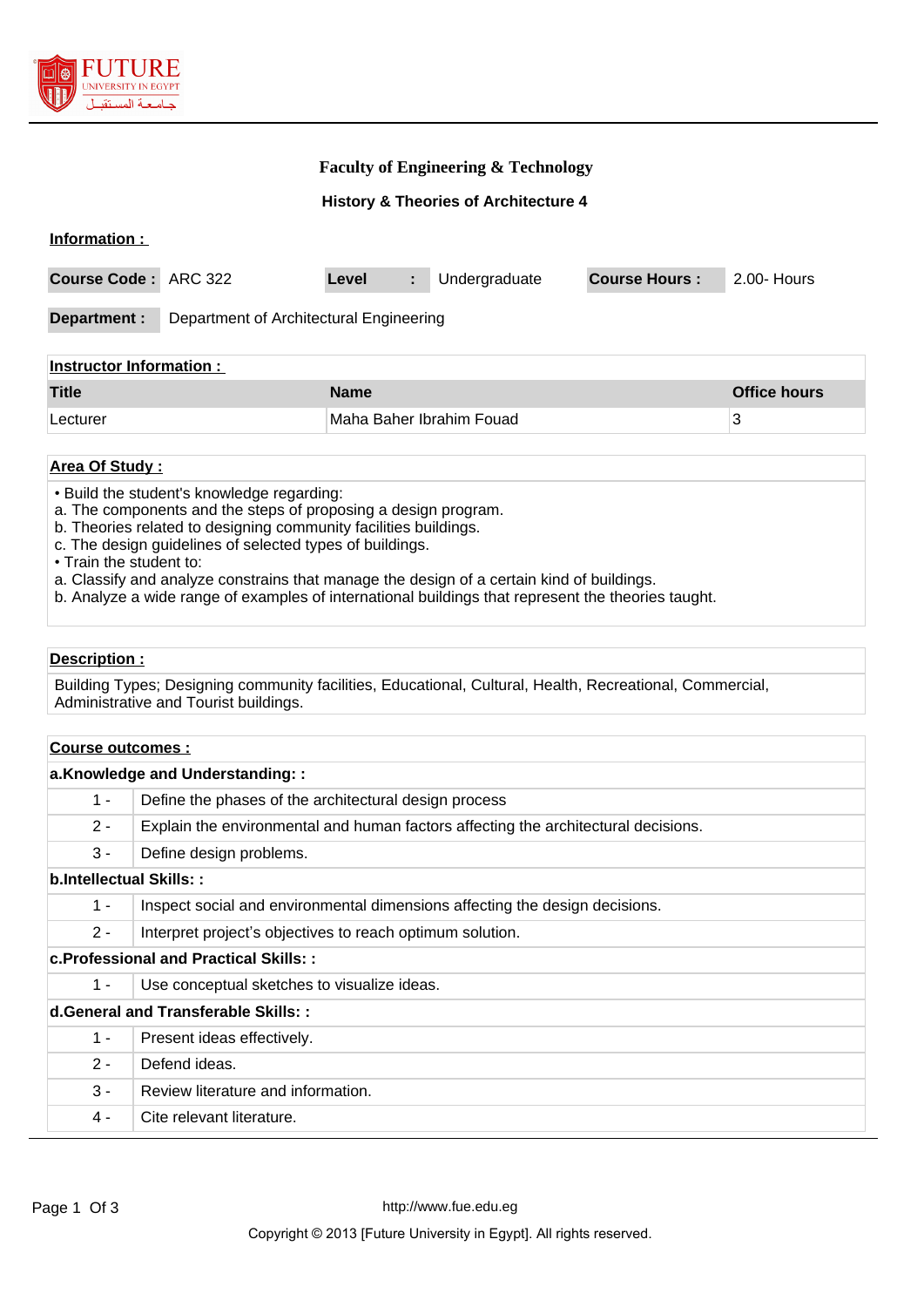

# **Course Topic And Contents :**

| <u>Course Topic And Contents.</u> |              |                             |  |  |  |  |
|-----------------------------------|--------------|-----------------------------|--|--|--|--|
|                                   |              | <b>Tutorial / Practical</b> |  |  |  |  |
| 2                                 | 2            |                             |  |  |  |  |
| $\overline{2}$                    | $\mathbf{2}$ |                             |  |  |  |  |
| 2                                 | 2            |                             |  |  |  |  |
| 3                                 | 3            |                             |  |  |  |  |
| 2                                 | 2            |                             |  |  |  |  |
| 4                                 | 4            |                             |  |  |  |  |
| 2                                 | 2            |                             |  |  |  |  |
| $\overline{2}$                    | $\mathbf{2}$ |                             |  |  |  |  |
| 4                                 | 4            |                             |  |  |  |  |
| 2                                 | $\mathbf{2}$ |                             |  |  |  |  |
| 2                                 | 2            |                             |  |  |  |  |
|                                   |              | No. of hours Lecture        |  |  |  |  |

# **Teaching And Learning Methodologies :**

- Lectures.
- Presentation

# **Course Assessment :**

| <b>Methods of assessment</b> | <b>Relative weight % Week No</b> | <b>Assess What</b> |
|------------------------------|----------------------------------|--------------------|
| Assignments & research       | 20.00                            |                    |
| Final examination            | 40.00                            |                    |
| In Class Quizzes             | 30.00                            |                    |
| Participation                | 10.00                            |                    |

## **Course Notes :**

Lecture Notes and Handouts

## **Recommended books :**

- a) Julius Panero, Time-Saver Standards for Interior Design and Space Planning, 2nd Ed, McGraw Hill.. b) Walter A. Rutes et ell; Hotel Design, Planning and Development. W.W. Norton & Company, 2001. c) Parkash Nair et ell; The Language of School Design. Designshare Inc. 2009.
- d) Richard L. Miller; Hospital and Healthcare Facility Design. W.W. Norton & Company, 2012

#### **Periodicals :**

#### **Web Sites :**

\_